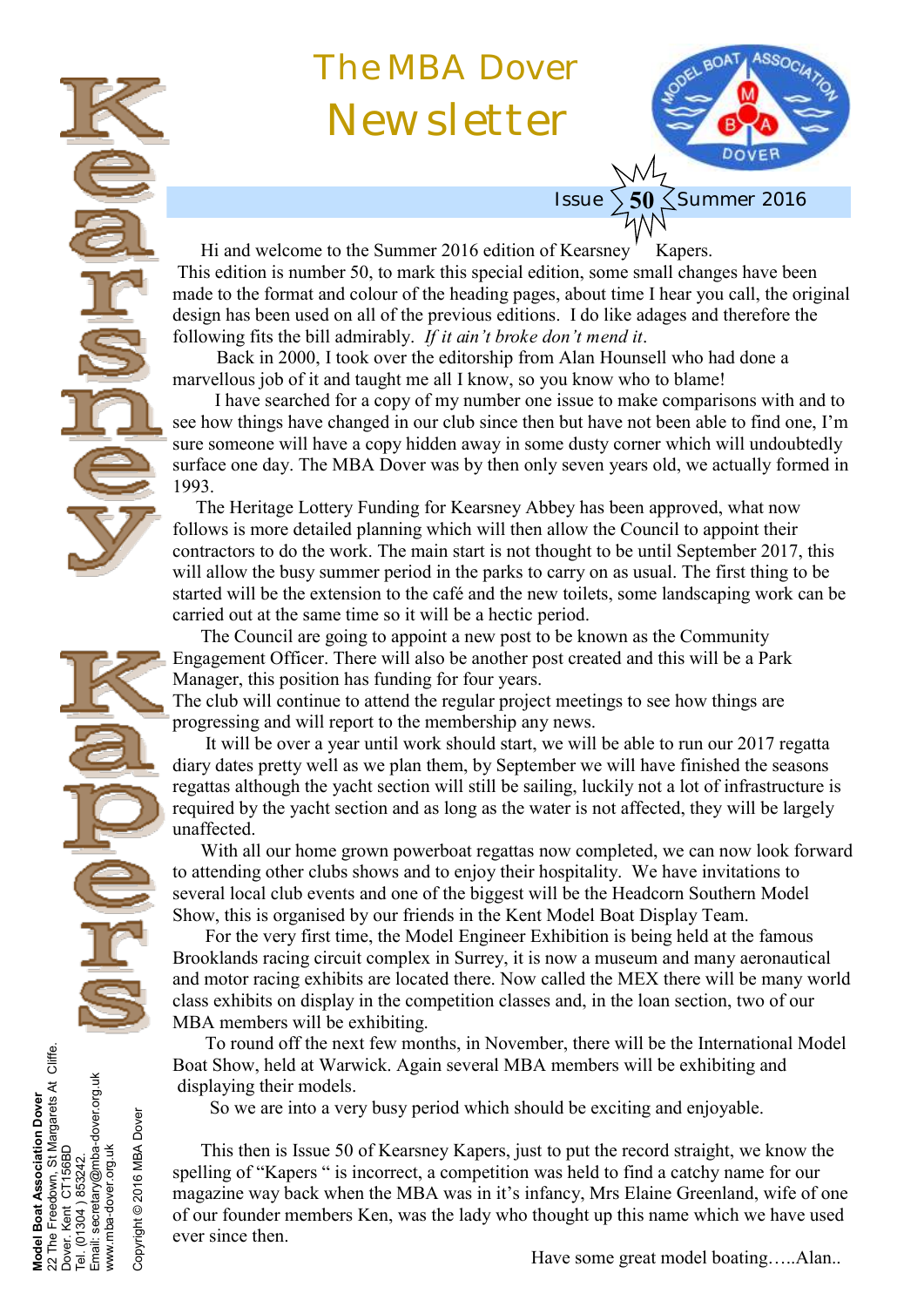# Swan Attack !

11.53 am 20th May 2016 …Kearsney Abbey. HMS Newcastle D87 is on a shakedown cruise after being in refit since February, she has had her hull completely serviced and repainted, her flight deck has been rebuilt and her Lynx helicopter is now in the latest FAA markings, the radars have been updated and the Seadart missile system is now also updated to the latest spec. She is in all respects ready to be accepted into the show circuit of the MBA Dover.

 After trials she was lying stopped in position just north of West Falkland, (the island in the Abbey lake) when she was spotted by an Exocet armed SWAN !!



The male swan was first detected by Newcastle's radar approaching from the bridge end of the lake in the narrows, it was in an aggressive mood and spotting the other swans near the weir started an attack.

Those of us who know how much damage these birds can do to a model will appreciate what happened next, the swan accelerated flapping its huge wings and powering through the water with its webbed feet, it careered over the stern of the warship taking out the ensign staff, some of the helicopter deck netting and damaging the hanger doors with its wings, the portside sponson containing the landing lights was ripped off and lost forever, the whole model was covered in water and rocked heavily .

The commander of the Newcastle was in a state of utter shock, a discussion on swan damage had been talked about only that morning, to have it happen in an area considered safe was devastating, if the Seadart had been fully operational, he would have surely fired both missiles. The Type 42 Destroyer Association's motto is, "If it flies it dies"

I can only thank the heavens that the helicopter was not on the flight deck at the time, and that the hugely complicated updated 965 radar array that had taken two weeks to make, was also not fitted at the time, the later 1022 radar did not detect the incoming swan early enough so will be replaced! If the swan had hit amidships the whole ship would have been totally wrecked, luckily a new floodlight sponson is built, the ensign staff is repaired and the White Ensign flies again in HMS Newcastle. Swan attacks at this time of the year must be considered, be extremely careful with your pride and joy when sailing at Kearsney. Alan….

# Plastic Kit Modelling

For years now we have used commercial plastic kits converted to radio control, perhaps the most converted kit has been the ubiquitous "Flower" class corvette. Just recently, two converted kits have been seen at Kearsney. Dick Sadler and Ted Goldring have both recently completed two "Italiari"



1/35th scale kits, one is the

………………………………………………………………………………………………………

British Vosper and the other an American PT boat. I think you will agree that these models are very attractive and build into true scale models of the subject. The unusual markings on the PT boat (left) was designed to camouflage them when operating in and around the



many islands in the Pacific.

I did see the "Trumpeter" plastic kit of HMS Hood (1/200 scale) in the window of "Turners Models" recently. Very impressive, the hull is one piece and has a length of 1.3 Metres. Who will be the first to get one motorised and on the water at the Abbey?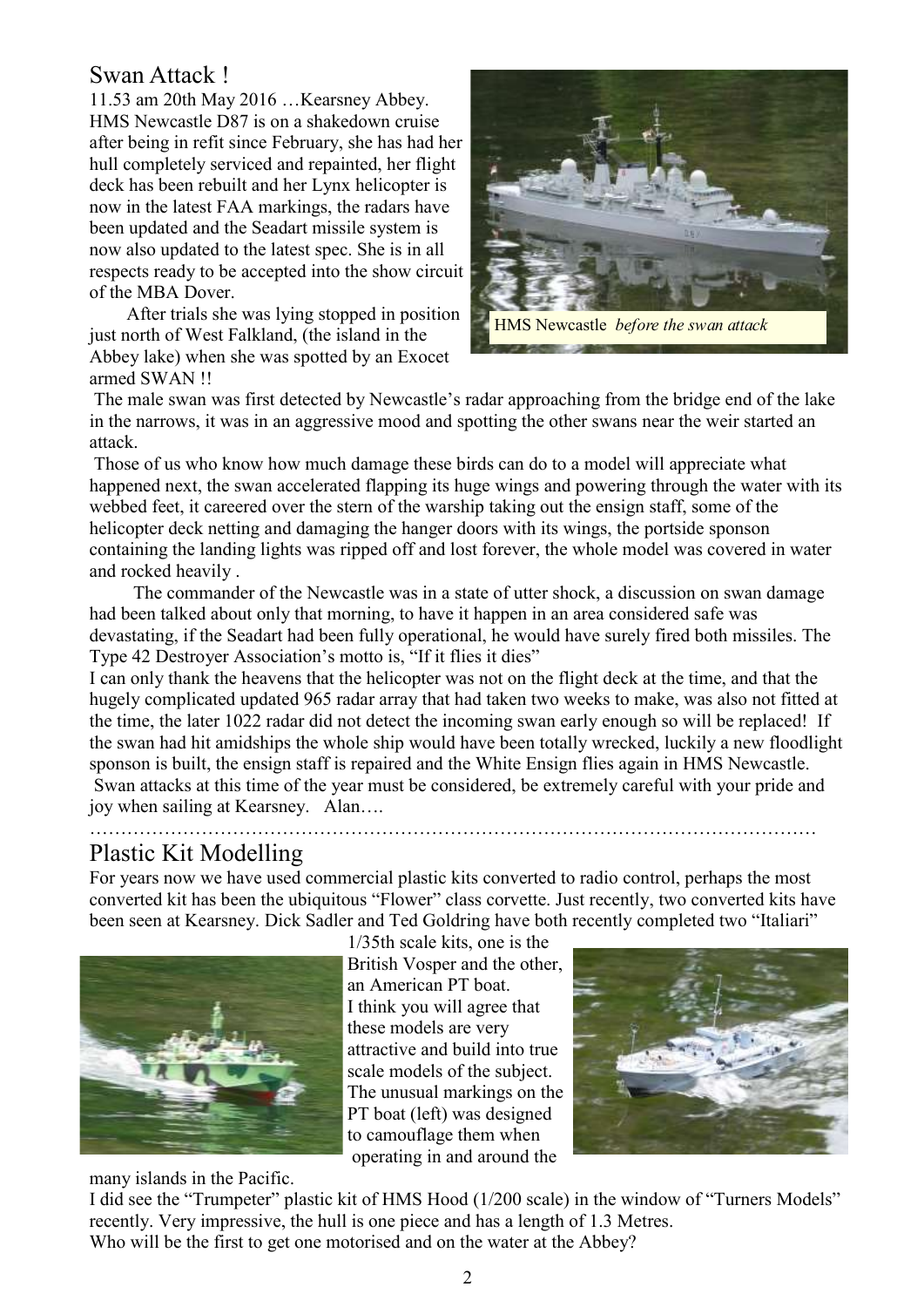# **Club Regatta 10th April 2016**

The day started with a slight frost but soon warmed up to be a really nice sunny dry day. As it was our first regatta since packing all the equipment away after Headcorn back in September 2015, there were some minor problems that needed sorting out but we resolved them quickly. Tyres needed pumping up and one wheel nearly came off a trolley all together. There were also a few items that wanted quick repairs but eventually we managed to get everything down to the water's edge and set up ready for the regatta to start on time.

Len our scale secretary had been building a new obstacle for the competitions and he needed to sort out various items to complement this feature, laying out a new course that required different obstacles took a little bit longer to set out this time but we managed to have everything ready for the 10 A.M. start.

I counted  $50 +$  boats on the tables and on the water which was very good for a first regatta. We had some new members with us this time which included some junior members, when starting the competitions, this needed to be taken into consideration, Len sorted out the juniors into their own scoring system so that their results could be calculated.

We were visited by several of our older members who we do not see very often which was nice, always good to catch up for a chat with them and to find out what new models have been constructed over the Winter. Other visitors were several members from the Kent Model Boat Display Team, they popped down to see how a real regatta is set up…..actually they came because Neil Terry has also joined that group and he invited them, nice to get support from other modellers.

Neil was launching his newly acquired USS Missouri battleship, after ballasting trials he ran her around the lake , unfortunately I had not brought my camera so could not record the sailing but I understand all went well. I was scoring the competitions, that takes time and I did not get the chance to get involved in the trials.

We rounded off the very successful day with three rounds of Club 500 racing, all was going well until

a collision occurred between your scribe Alan and Neil's boats, the result was a large hole in Neil's boat which nearly sank, Alan's boat was undamaged. This sort of thing does happen when seven boats are charging around a course vying for position, just like full size racing. Packing all away also took more time at this event because many had left early and we did not have our friendly park keeper on duty to pull the loaded trollies back to the storage shed for us

A good regatta and thanks to all who made it a success.

this time.



#### ……………………………………………………………………………………………………………. Southampton RTR Tug

When the club was asked what would be a good second model for a member who did not want to build one for themselves, the little Southampton tug was suggested. It is supplied as a RTR (Ready To Run)



model which has features such as smoke from exhausts and lighting all pre installed. A 2.4 gig R/C system comes as standard. The model operates very well straight out of the box and combined with an authentic finish, sets it apart from other offerings which can be described as a bit toy like.

With a length of only 560mm, this model can be transported easily. It is available through the "Howes" model shops as well as others for around the £150.00 mark.

*Left….. Two Southampton tugs operating together at Kearsney, the closer one is owned by Andrew Quint with Stuart Silk's model, sailing behind*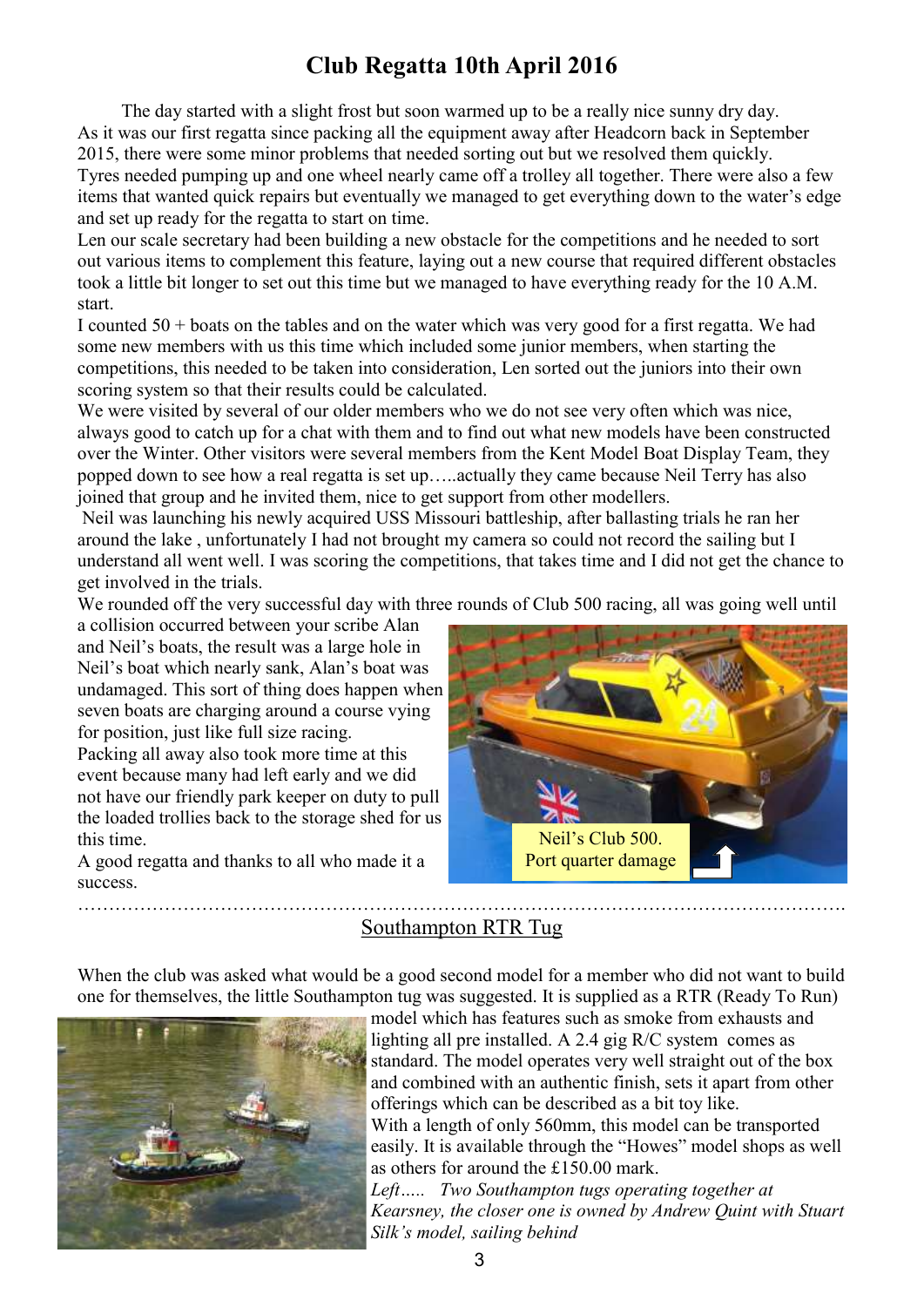# **Club Regatta May 8th**

**T**he second club regatta of 2016 was again blessed with really good weather . The usual team arrived early to set everything up ready for the 10 am start of the competition events organised by our scale secretary Len. These went off without a hitch during the morning leaving only the club 500 races to be ran during the afternoon.

Free sailing and chatting took up the rest of the day, Neil Terry had arranged the compound to include a ramp which was away from the main area to operate his hovercraft from.

Just to explain, the club seems to have a new group setting up, they are now the Hovercraft section of the MBA. These model hovercraft are different….are they boats or aircraft ? Anyway we have encouraged them and headed up by Neil who now has several hovercraft, another new member has joined who has been building these craft for a long time. The models are all electrically powered so no pollution problems but the powerful motors that drive aircraft type propellers can be a little more noisy than our conventional craft, we will just keep an eye on them just in case we receive any complaints which seems unlikely.

Back to the regatta and the club 500 races again provided much fun and frustration. Three races started off with eight boats, by the end of the third race we were down to about five, your scribe was flipped over during the second race and sank! Justice I suppose for nearly sinking Neil's boat last time.

All in all this was another good regatta, I cannot believe I am sitting here writing a report on our second regatta already, the season is flying by.







Neil's Griffon 12,000 Hovercraft approaching the pad

**Is this the real thing ?**





Kelvin Castle took these pictures of the Isle of Wight hovercraft when he was on holiday, it certainly looks very similar to Neil's model.

…………………………………………………………………………………………………….. *Congratulations to Alan Hounsell for winning the summer series of yacht races. The last race of that series took place on August 21st at Kearsney. Second was Andrew Goldsack and third was Len Goldsack. Well done guys!*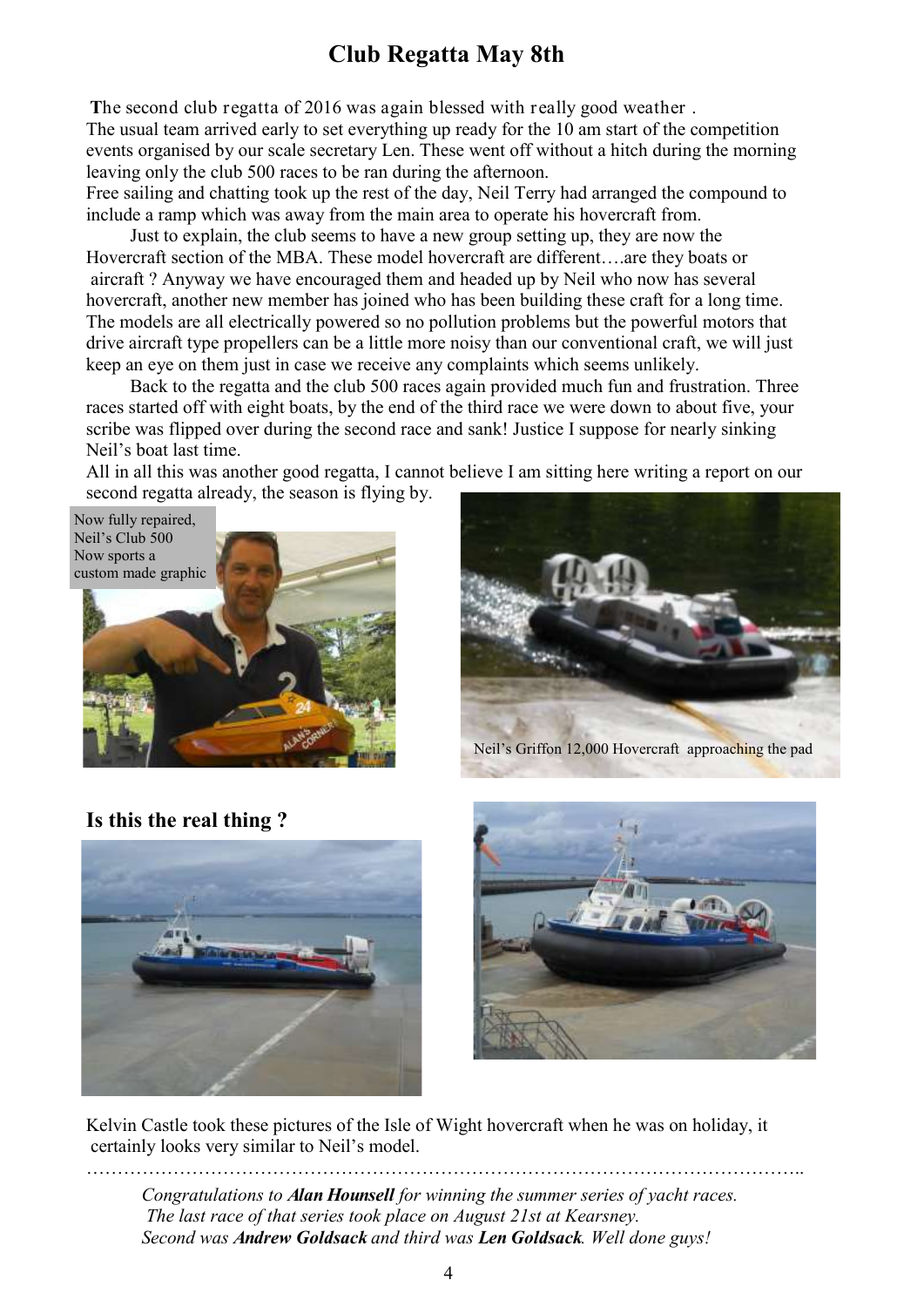### **Sunday June 5th Club regatta Kearsney.**

Another early start on what was forecast to be a very sunny day however the cloud hung around all morning and it was at times quite chilly, by midday the sun did come through and the afternoon was very nice and warm.

As usual the compound was set up with two 6 metre gala tents and the two smaller 3metre ones allowing a large covered area for the models to be displayed. The usual regatta format was adhered to with free sailing of models taking place alongside the competitions.

We were joined this time by several members from the Kent Model Boat Display team who came down without any models but to supporting our club which is very nice to see, we of course welcome visitors and at this regatta we dusted off our visitor's book and used it to see just who was in our compound for security and health and safety reasons. There have been certain security issues recently which we have addressed.

New models to be seen were a nice Vosper MTB from Ted Goldring having it's first outing, running on a small brushless motor it performed very well, built from the Italieri Kit at 1/35th scale it is another plastic magic conversion from Ted, I hear he has the latest Revell Corvette at 1/144th scale building at the moment.

Neil had his USS Missouri running with a smoke generator belching out at times, this version of this ship is from the Gulf War period with missiles and various radars added a far cry from the WWII Missouri which accepted the Japanese surrender aboard her in 1945.

I did spot a minute Bismarck model talking to the water, I believe this is a ready to Run model from Howes models in Oxford, she ran OK but considering the windy conditions, the operator was very brave to sail her.

Lifeboats were an attraction at this regatta, Clive who had come up from Hastings to be with us has almost completed his 1/12th scale Ramsgate Lifeboat. He has done a remarkable job of her considering that he only acquired it in late 2015, the hull was a Metcalf moulding's one married to a Speedline superstructure which Clive has had to modify to make a better scale shape. Clive bought the parts from our chairman Peter who was astounded that Clive had built it so quickly and accurately. As it was its first airing it was not seen on the water but it attracted a great amount of interest and was photographed many times by the public. Andy Cheeseman is also building up a comprehensive selection of Lifeboats and had his models were on display as well.

The club 500 races finished off the June regatta with the usual fun and games happening on every one of the three races that count towards the eventual winner at the end of the regatta season. There was even time for one competitor to diagnose an electrical fault and to change speed controllers including modifying the wiring between races, at least this meant that a few more points were gained by that entrant. At the end of the day and as we were clearing up, Bill gave an impromptu display of his very fast electric model, it flew around the lake to entertain the public.

A very good day and another successful one for the MBA Dover.

### **Sunday 3rd July Club Regatta.**

As mentioned on our Facebook page where more up to date information is posted regularly, only a small shower interrupted our July regatta, the rain spots did cause one fickle member to put his model back in its box to prevent the water splashes ruining his paintwork but it did come out again later.... The sun did shine on the event though, and as usual at this time of the year, the weed started to rise causing a few problems with weeded up propellers.

Due to the mess caused by the wildfowl on our patch, we decided to set up our compound well away and in the middle of the lake frontage this time. If we had known how many members would turn up this area could have been much smaller but as these numbers are unknown, the best thing is to cater for the many.

Models operating, well there was a nice pair of solar powered models being trialled, one of them made it all the way over the lake, along the far side and back again without a problem, the other did not fare so well and only managed a few metres. Experimentation into this and other types of power is interesting and it is only by trying, that we move forward with our hobby.

 *(continued on page 6)*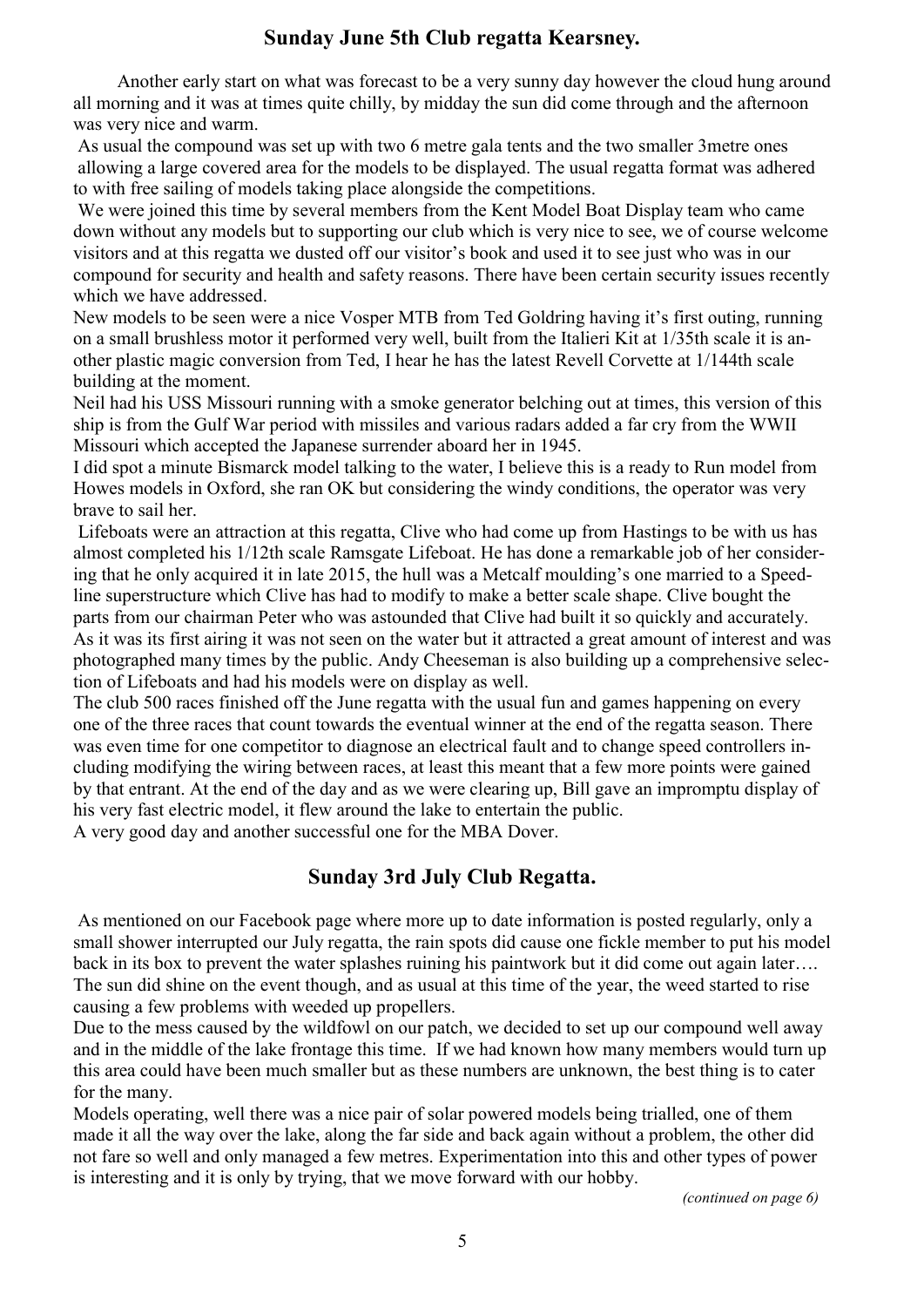#### *Continued from page 5*

Yet another new model from Neil was a new hovercraft, it was flying well and entertained the public with its impressive size, again it's powered by powerful brushless motor technology which does cause some noise issues, another issue which at the moment has not caused us a problem with the Council is the speed limit on the lower lake. At the moment we do exceed the limits but only in controlled conditions with the club 500 races. Neil and Bill have some really fast electric boats which are extremely popular especially with the younger members of the public who watch them with amazement. We as a club do not want to stop this activity but we must be aware that there is a speed limit and if the Council receive any complaints, we must act to preserve our water for all model boaters.

Back to more sedate models, Ted and Dick were running their large scale plastic kit models of MTB's, they are full of detail and the varied paint schemes were unusual and attractive. Neil had his Illustrious and Missouri out on the water, the latter with its smoke generator produced copious amounts of smoke which I'm sure the chief engineer would have been summoned to the bridge to explain why he was giving the position of the ship away to an enemy! The Illustrious was spotted by a young lady who served on her as an air mechanic, the model was manoeuvred alongside to enable her to take a selfie for old times' sake..

And finally, Len managed to get all the competitions completed, the results will now be collated and will be used to find out who will be the winners this year, the next event, Kearsney Kapers will not have any club competition elements.

Thanks must go to Jeff our friendly park keeper who pulls our heavy loaded trolleys back up to the storage shed for us with his tractor, none of us are getting any younger, the setting up and breaking down all the equipment is getting harder and not having to haul the trollies back by hand is a godsend…thank you again Jeff.

Alan……

### **Maidstone Cygnets Boats on the Mote**

The club travelled up to Maidstone on July 31st for the Cygnets Boats on the Mote event. It was nice to have the sunshine with us all day from the very beginning.

The Cygnets had produced an itinery for the day with yacht races and fast powerboat slots breaking up the predominantly free sailing, our club set up three gazebos with tables and with ten members, we put on a credible diverse display, warships, tugs, work boats, merchant ships and hovercraft.

One problem was the lack of water, the level in Mote Park was down by approximately two feet from normal, this made placing the models into the water very difficult, lowering strops were certainly put to good use and we were glad that they had not been left behind in the workshop. Maidstone Cygnets had on display their large HMS Kent model, this was on the water all day and dwarfed other models, our warship model of a similar vessel looked so small when in company with it. Neil Terry added a camera to the stern of his Dutch Pioneer tug and filmed all the models from the water, we await the results of this camera but the model caught the attention of the judges who were looking for a best in show model, Neil was awarded this prize which was also a feather in the MBA.s cap, well done Neil. Another MBA member flying the flag for us was Derrick Rudge who took part in the yacht races, four laps of a course was contested by several yachts of varying sizes and types; we were not sure how a winner could be found with so many variables. A good day though, despite a rather unconventional welcome!

#### **Farm and Forest Day Russell Gardens**

The Council had asked if we could support this event, it was put on to show the public, mainly children how farming and the landscape can join together for the good of the community. As a club we provided a display which was well received, unfortunately the weed in the lake prevented most of the models from operating but those that did, helped make the event a success. We received a nice complimentary email from the Council, they were very appreciative of our efforts and thanked all who participated.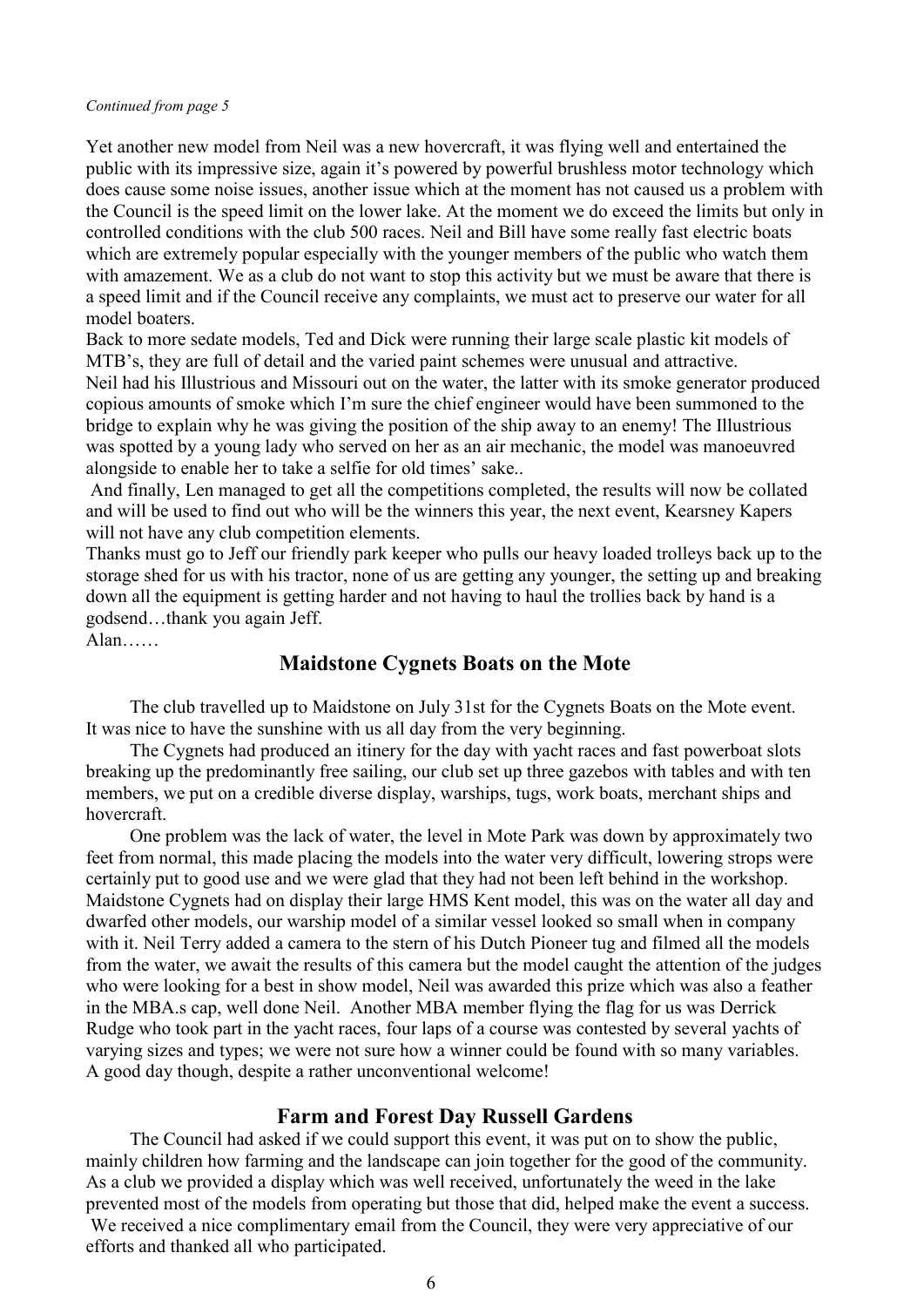# **Some pictures from the Summer season.**



Photo courtesy of Paul Goodburn.<br> **EXECUTE: BOAT AT AND DEL BOAT AT ALCOREM** 

Above Our set up at the Farm and Forest day in Russell Gardens

 Right Neil Terry's one man show at the Beale Park. Show. Thanks for flying the flag for us Neil.



What's this? Moonwind bringing up the rear !

Andrew's Milita

CIATION

Alongside RAS. (Refuelling At Sea)



Alan'Poole's HMS Beagle receiving dry stores from Nick Blythe's preserved Liberty Ship, both vessels at 1/96th scale.



Derrick's two man Indian canoe

Ted's 1/144th scale

Corvette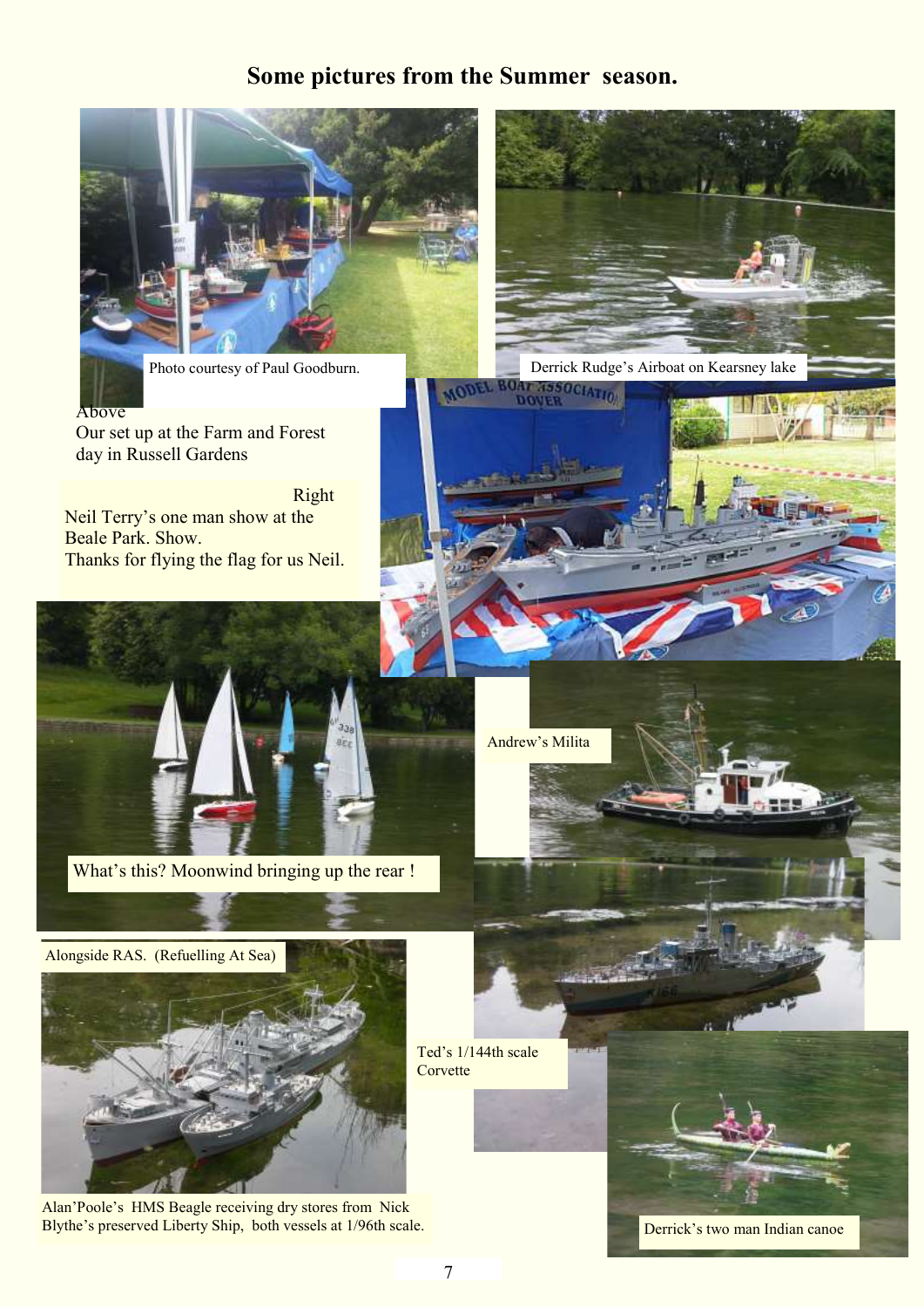## **Kearsney Kapers 2016**

Another fantastic day for our 2016 open event, looking back on last year's event we had similar weather but this year the support given by other clubs was even better.

We were supported by the Kent Model Boat Display team, Tugs R Us, Heron model boat club and Cygnets model boat club. Also joining us was Ian Gerrard with his superb steam launch, a real crowd puller and one of the most technically advanced models on the circuit. Our own club also turned out with many models and easily filled up the frontage of the two six and one 3metre gazebos that we set up. The other clubs also erected their own gazebos and when all the models were displayed and counted, we had 85 models on display. As usual with Kearsney Kapers, free sailing was the order of the day but we did run a couple of boat snooker rounds during the show, this event is always popular and it was actually requested by one of the clubs at an earlier event that we both attended. Both rounds was won by our own Bernard Le Ny, well done Bernard, he was able to take two large bags of sweets, his winnings, back to his children.

From the Kent Model Boat Display Team, Roger sailed his massive model of the RMS Queen Elizabeth around the lake, this model, one of a pair of large scale Cunard liners owner by Roger looked superb.

Tugs R Us had their usual slick display set up and most of them were operating all day on the water, these powerful tug models are also very colourful and again look fantastic on the water. Dave Frith had his model of a Damen 3110 tug based on the DHB tug Dauntless, operating and offered to tow your scribe around the lake in our dinghy, this evolution is normally carried out with the operator sitting in the dinghy but this time it was controlled from the shore, Dave towed the dinghy effortlessly, the power of this tug is unbelievable, some nice pictures were taken whilst being towed about. The tug hull was one of several hulls built for the MBA and sold on to other modellers, the plug was built by yours truly and the moulds are now available from Andy Griggs of "Models by Design".

Ian Gerrard's flash steam engine that is fitted to his beautiful wooden yacht model performed very well, he has now added voice command technology to the model. I tried very hard to understand how this works but got lost early on due to not having a computer brain, however I did understand that there is an electronic compass fitted which responds to a binary coded signal sent through voice recognition commands sent from Ian's own voice. He did explain that several "Bits" of information do the same job; this is due to fluctuations in his voice command. The tone of the instruction 'Turn right' works from a normal voice but also works when the firmer command TURN RIGHT is ordered in a more tense situation. Well that is how I understand it!

Set up near to the spectator area was a small hover pad, three craft entertained the public from there running off the land into the lake and back again, but, due to increasing the size of our compound, this spectator area was quite small. Something that needs to be thought about at future large events.

Neil has a new member to challenge his large model title, Tony Instance joined us for the first time and had with him a large model of the P&O ferry " Dragon", sadly not a Dover based ferry but a very impressive well weathered large model.

But the biggest model in the regatta was from our scale secretary Len, he bought along his freight ship "Kearsney Caddy", nineteen feet long. Len motored it around the lake which is not really big enough for this enormous model.

A raffle which raised some funds for the club rounded off the day, this ended one of our best supported regatta's ever, our thanks go to all who worked so hard to make it happen.



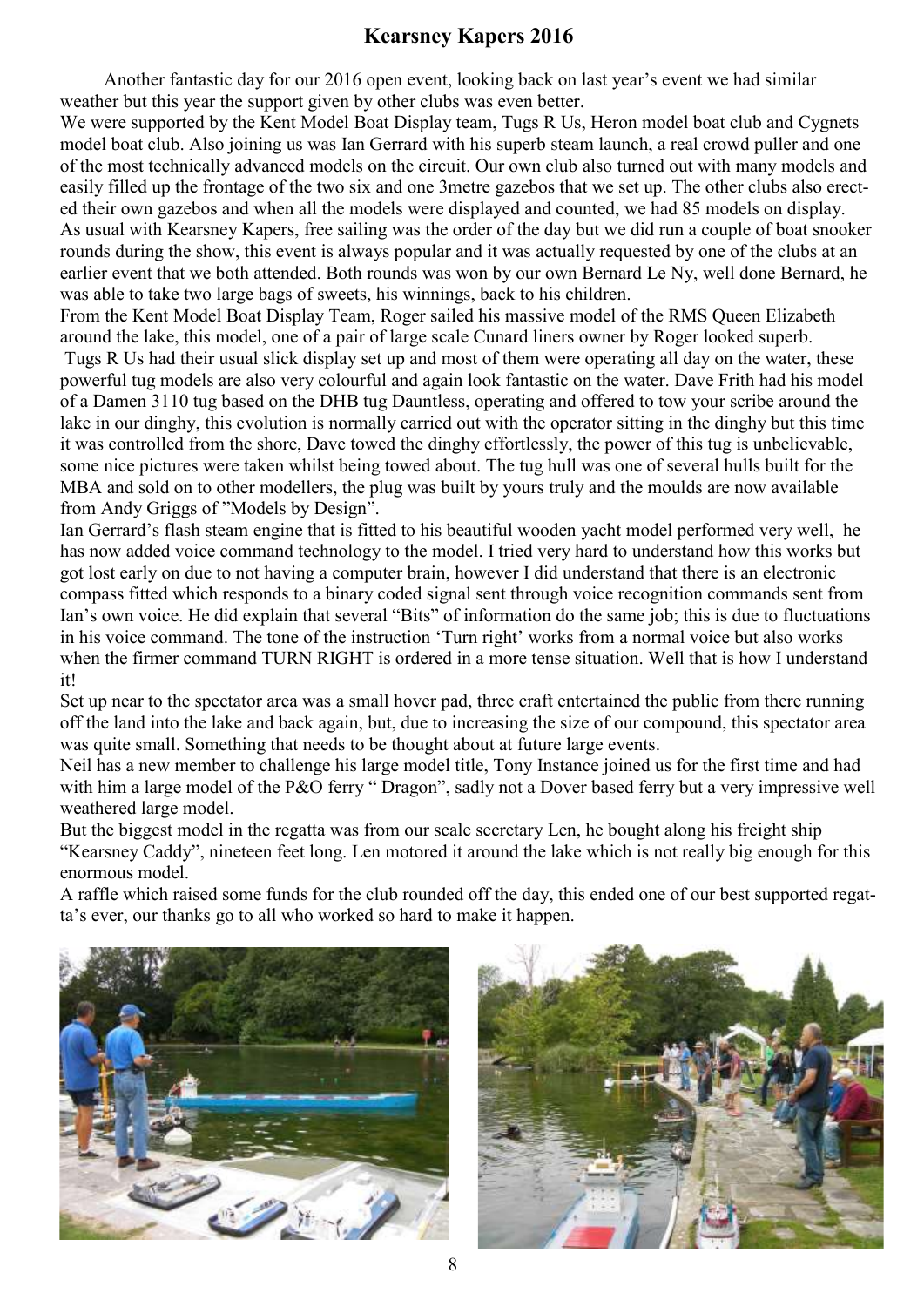